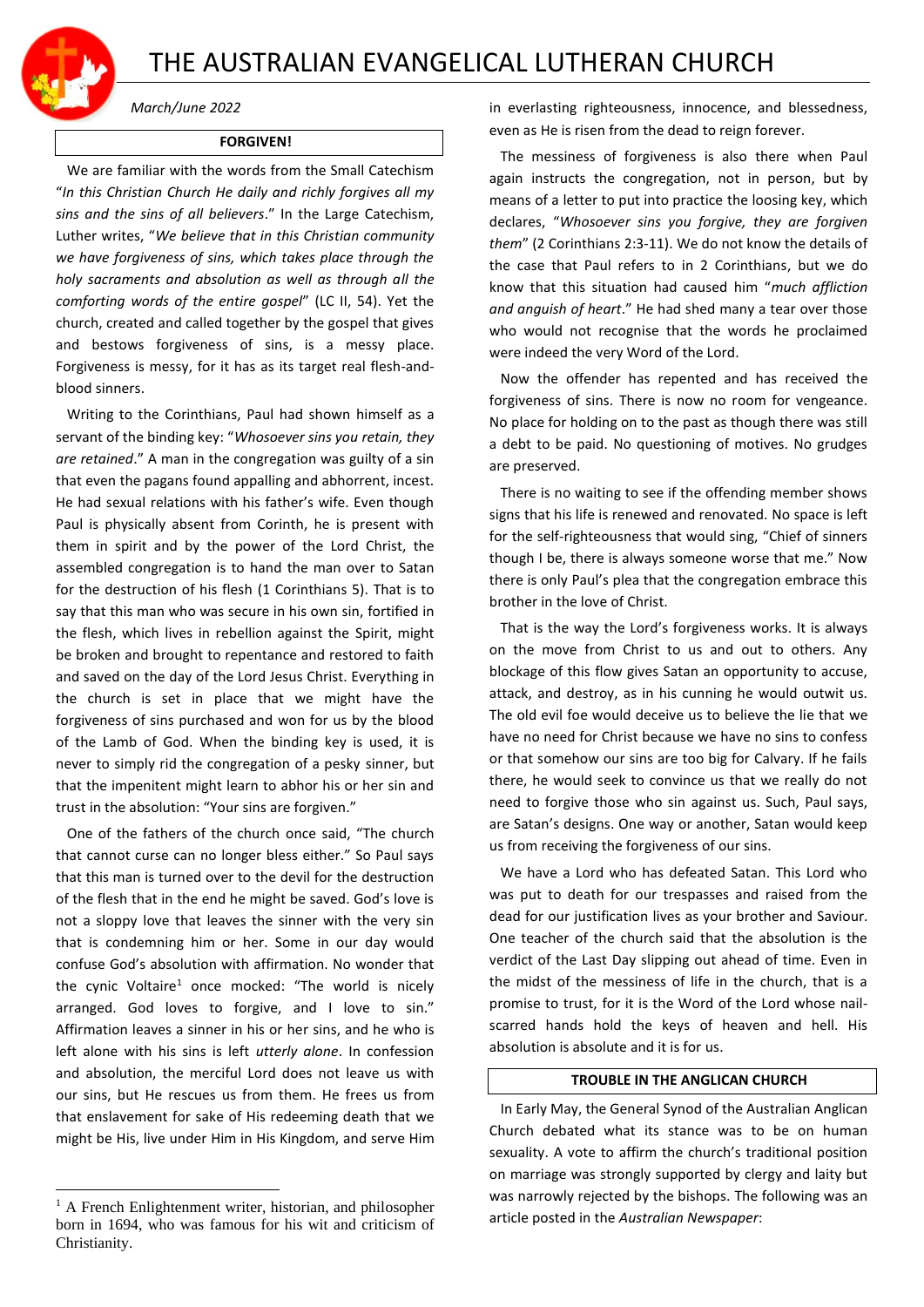#### Gay marriage vote divides Anglican Church

#### *Jamie Walker Associate Editor*

The Anglican Church is teetering on the brink of a conservative walkout after church leaders narrowly voted down a bid to define marriage as being exclusively between a man and woman.

In a boilover at the first Anglian General Synod to convene since gay marriage became law in 2017, a 24 strong panel of metropolitan archbishops and senior diocesan bishops held out against the majority of clerical and lay delegates to sink the controversial motion.

Even then, the two members of the so-called House of Bishops who abstained could have turned the vote that went down to the wire there, failing 12-10, after it sailed through the houses of clergy and laity on Wednesday.

In aggregate, the statement sponsored by the conservative Archbishop of Sydney, Kanishka Raffel, affirming orthodox church doctrine that marriage was of a man and woman and condemning ceremonies to bless gay nuptials, passed 133-86 before the bishops exercised their casting vote.

A bitterly disappointed Archbishop Raffel warned the church in Australia was at the "tipping point" that caused its counterparts in the US, Britain, Canada, Brazil and New Zealand to splinter over same-sex marriage.

Describing the situation as "perilous" for the church, he told The Australian: "What we have seen over the last 20 years or so in mostly Western churches is where people have lost confidence in the goodness and trustworthiness of God's word as it has been expressed in Anglican liturgy and practice for 500 years … those churches have fractured. We don't want that. But we know what has happened in many countries and I guess it is perilous in that sense."

The chair of the Australian arm of the Global Anglican Future Conference, Bishop of Tasmania Richard Condie, said a shadow church had been set up as a "lifeboat" for those who left. Entire congregations and their priests could shift across to Gafcon's<sup>2</sup> nascent Diocese of the Southern Cross.

"I am not a prophet to say what I think will happen next, except to say what has happened everywhere else this bridge has been crossed," Bishop Condie said.

"People who hold a deep conviction about this matter have left their Anglican Church … because it is of such seriousness.

"I expect there will be people in the Anglican Church of Australia today who will feel that pressure."

The Anglicans' day of reckoning on same-sex marriage has been coming since Australians voted for it in a national plebiscite nearly five years ago and was put off twice when the usually triennial General Synod had to be cancelled in 2020 and last year because of Covid-19. Church conservatives backed by the wealth and numbers of the powerful Sydney Diocese fought tooth and nail to have the parliament-like assembly reinforce the orthodox position that only heterosexual couples could be wed by a priest.

But progressives argued that denying a blessing to gay couples who wanted their civil vows recognised was cruel and un-Christian and would leave the church out of step with mainstream culture and inclusive social values.

The infighting is set to continue, as conservatives reacted with anger and shock to the defeat.

Some predicted the dioceses of the 12 archbishops and ranking bishops who voted against the same-sex statement would be the first to be hit by defections.

In a personal statement to the General Synod, Archbishop Raffel said the national church's federated structure and processes were at risk. "We may very well become a church where every clergyman relates to his bishop in the 23 dioceses," he told delegates.

"And in that case we ought to stop wasting each other's time by gathering in this way."

Speaking against the statement ahead of Wednesday's vote, vicar Shane Hubner of St Peters Anglican Church, Box Hill, in Melbourne's east, said the notion that marriage was the union of a man and woman was "deeply painful" for him to accept when he had two gay siblings.

He could not reconcile his experience with them and a statement seeking to deny God's blessing. "It is deeply painful … to have discussions where I have to state that the church I serve does not recognise the blessing of God in their relationships," he said.

# *AELC Statement on same-sex marriage:*

God has instituted marriage as a life-long union of one man and one woman….

We reject the use of the word 'marriage' when dealing with the coming together of a same-sex couple. The proper definition of the term 'marriage' derives from Old French, marier (to marry), and ultimately Latin, maritare, which means 'to provide with a husband or wife.' The original meaning of marriage never meant to describe the 'coming together' of two people of the same sex.

We reject the idea that in the eyes of the state, since two same-sex people can also love and complement each other, that nothing should stop them from coming together as one. Such thinking is an act that is clearly contrary to the

<sup>2</sup> The Gafcon movement is a global family of authentic Anglicans standing together to retain and restore the Bible to the heart of the Anglican Communion. More info can be found at www.gafcon.org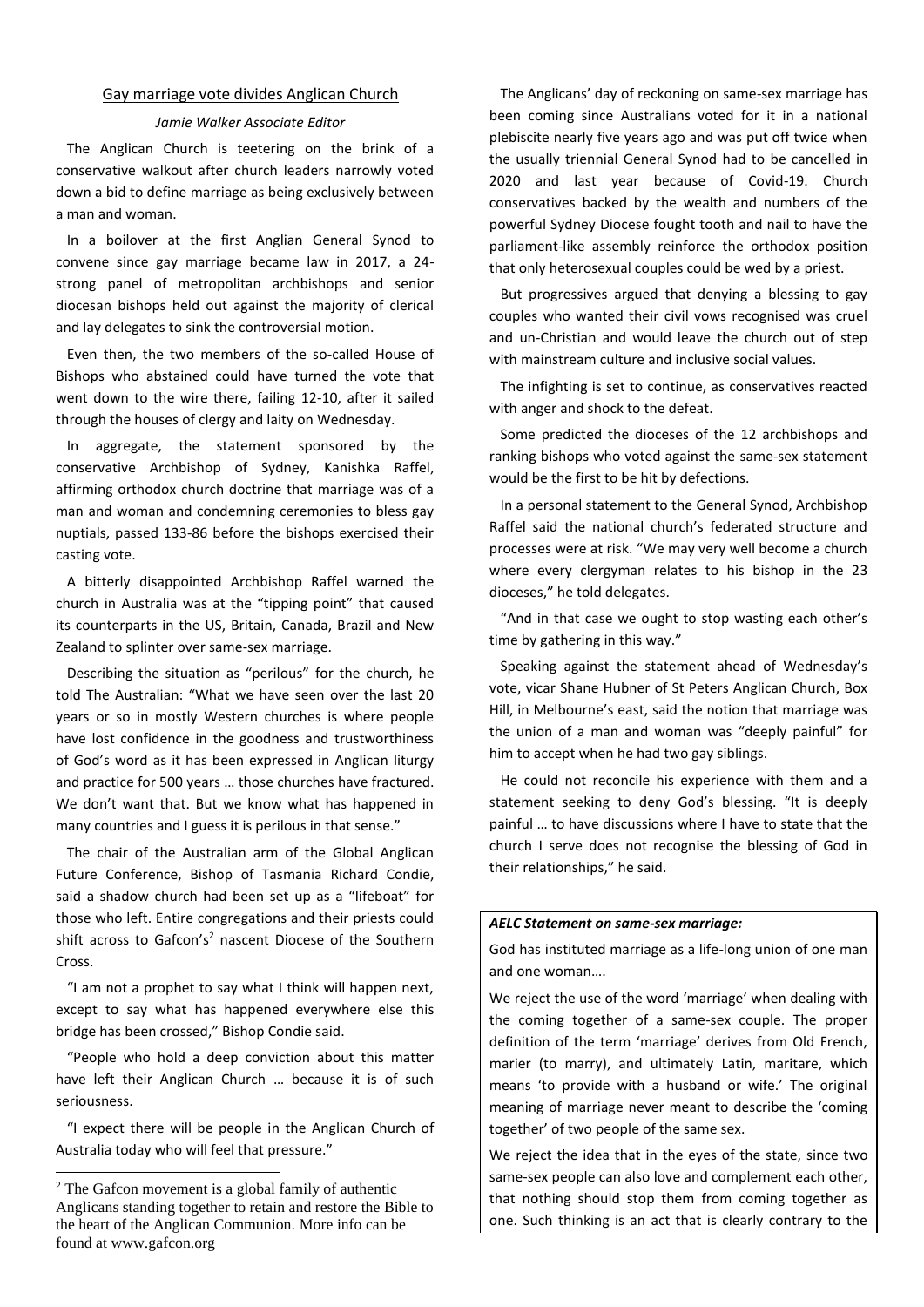Creator's original design for love and companionship in marriage and is an abomination.

We therefore reject any notion of a same-sex couple's union as being no different to marriage between man and woman.

#### **DOUBT FROM INGRATITUDE**

One of the challenges that Christians may experience in their faith life is to be plagued by doubt. Doubts can arise when faith is either malformed or malnourished.

We must also understand right from the beginning that doubt is not a more casual way of describing unbelief. Doubt is not unbelief. The word 'doubt' comes from the Latin word, *dubitare*. It means to be double-minded, or to be in two minds about something. Belief and unbelief are single-minded perspectives; yes and no. We can think of doubt as equivalent to a simultaneous *yes and no*. There is an uncomfortable tension about doubt. The more important the issues involved, the greater the tension. It is like standing with one foot in one rowboat and one foot in another. Doubt over things that matter presses us to resolve the tension into either belief or unbelief.

While we must recognise that doubt can assault our faith, yet doubt should be viewed as a symptom: something is wrong with faith. Different problems that faith can experience are manifested by different kinds of doubt. Doubt must be seen by the Christian as both threat and opportunity. If ignored and neglected, doubt has the potential to destroy faith, yet if understood and tended to properly by God's Word, faith can be matured and strengthen dramatically.

Perhaps the most insidious and destructive variety of doubt, because it is rarely seen as a form of doubt, springs from a slow growing ambivalence about the value of our inheritance in Christ. Its most recognisable manifestation is an attitude of ungratefulness. Here the Christian walk of faith is not encountering too much tension with the experiences of fallen existence. Rather, there is too little, or perhaps, none at all.

This subversive kind of doubt is well exemplified by the two sons in the parable of the Prodigal Son (Luke 15:11-32). Both sons had lived their whole lives in the father's house, enjoying the fullness of its blessings. Progressively, the Prodigal Son becomes discontent with a growing conviction that life would be better lived, out in the exciting world. Believing to have cashed in his inheritance, he leaves for the glitter of the world, but there receives a new vision. He comes to the startling realisation that slavery in his father's house would be preferable to the despair of his present existence, starving in the company of pigs. Returning home with his new vision, he is surprised at the welcome and

overwhelmed with gratitude to live again as a son in his father's house. Interestingly, we can also see in the complaint of his brother the same ungrateful attitude, but not quite in as advanced a stage.

Christians who have grown up in the household of faith and have lived in strong Christian homes are prone to this kind of doubt. It is so easy to take all the saving gifts of Christ for granted. Many silently suffer an impoverished faith, lacking a vision of the magnitude and stark contrast between sin and grace. It is not that grace has been in short supply. Indeed, as in the parable, all the comforts of the Gospel have been present since before one can remember. But our vision of the abundance and scope of grace is, however, closely linked to our vision of the pervasiveness and depths of sin. What is in short supply is a full-orbed awareness of the depths of one's sin and the extent of depravity in the old world. In the absence of full-strength Law and sheltered living, the vision of our fallenness can become vague and shallow. Thus the immensity of grace is missed, and its value discounted. Seeing little in what has always been there, faith is in danger of being cashed in for whatever fallen commitment may seem to offer more.

In such a state, one is not overwhelmed by a despair over personal sinfulness. Rather little holy anguish is experienced at all. This is *doubt from ingratitude*. It is the failure to appreciate the tension between being simultaneously a sinner and a saint. Absent is any sense of *but by the grace of God go I*. Moreover, the incredible joy from hearing *once you were no people but now you have become God's people* (1 Peter 2:10) is missing. The first symptom of doubt from an ungrateful spirit is boredom. More advanced symptoms include indifference and then, perhaps, outright irritation toward the blessings of the Gospel and the means by which they come to us.

What is so destructive about this form of doubt is that Christians who suffer from it are rarely aware of its presence or even that it is a form of doubt. There is no experience of crisis to sound the alarm, just calm complacency. Perhaps many whom we count as dying or dead wood in our congregations are silent sufferers of doubt from ingratitude. Maybe we can even perceive shades of an ungrateful spirit in ourselves as well.

What is needed, of course, is to be taken behind God's spiritual woodshed and given a good thrashing. The hammer of fallen existence and the piercing blade of the Law need to come crashing down on our self-confidence and complacency, exposing our ingratitude for what it is. Shaken by the magnitude of our helpless sinful condition and in holy anguish, we need to be chased into the waiting out-stretched arms of a gracious Father. He will again for the first time, wrap us in the precious robe of righteousness bought and paid for by His only Son. Now with a healthy